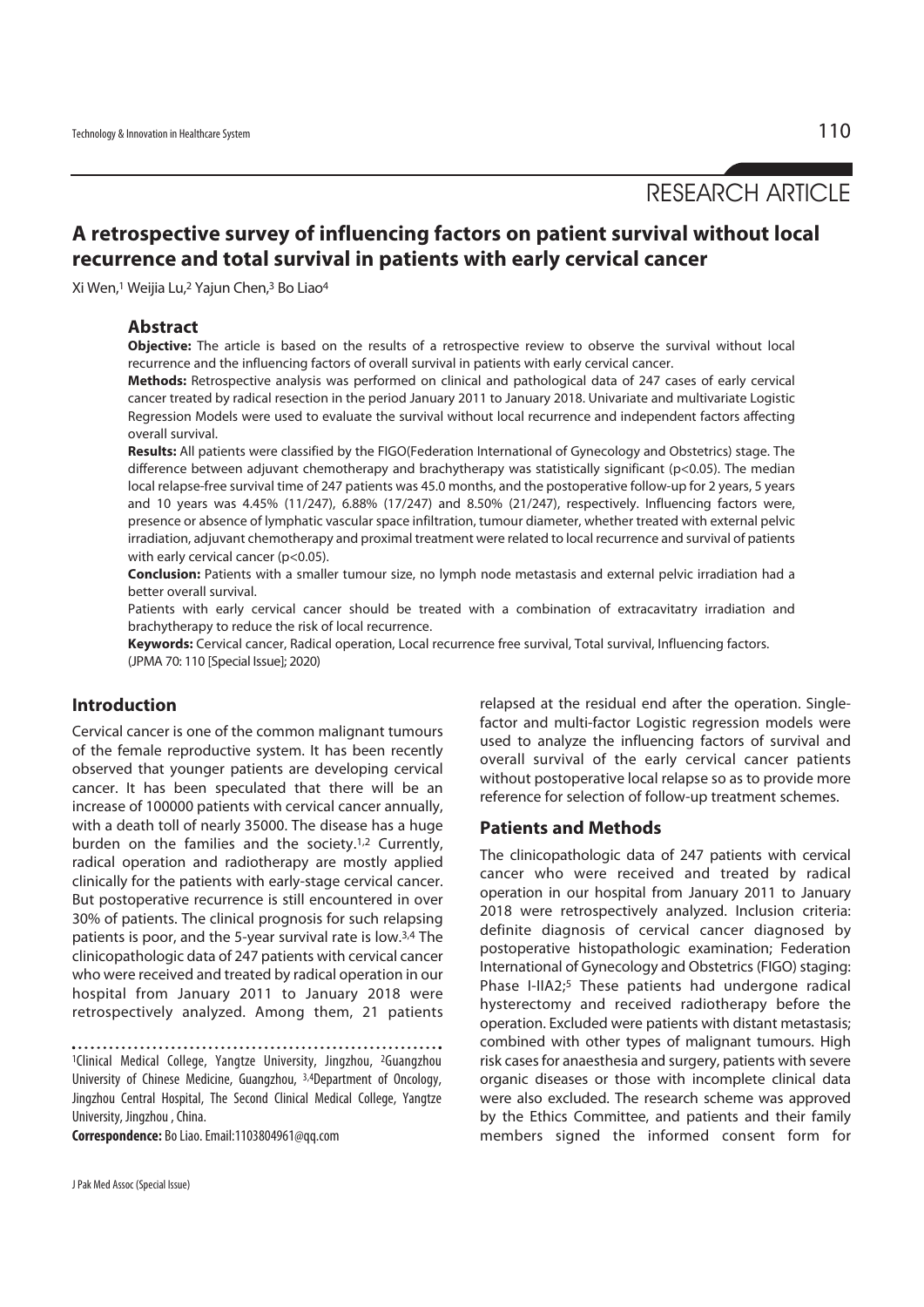anonymously publishing their case history.

All patients selected for the analysis had undergone radical hysterectomy with pelvic lymphadenectomy or para-aortic lymph node sampling.

All patients were subjected to Varian 2300C/D medical linear accelerator for external irradiation of the pelvic cavity, along with 6MVX linear intensity modulated radiation therapy, The frequency of radiotherapy was 25- 30, 1.8Gy/time, 5 times/week. HM-HDR 192Ir after-loading radiotherapy machine of Jiangsu Hai Ming Medical Devices Co., Ltd. was used for the brachytherapy, and the total number of applications were 4-6, 3Gy/time, once weekly.

**Chemotherapy:** Cis-platinum 40mg/m2 intravenous infusion was chosen as the synchronous chemotherapy regimen, once a week, 3-6 times. paclitaxel + cis-platinum was selected as the neoadjuvant chemotherapy scheme, in which 135-175 mg/m2 intravenous infusion was used for paclitaxel and 60-80 mg/m2 intravenous infusion for cisplatinum. One course of treatment lasted for 3 weeks with a total of 2-3 courses, Postoperative adjuvant chemotherapy scheme was paclitaxel  $+$  cis-platinum or paraplatin, in which 135-175 mg/m2 intravenous infusion was used for paclitaxel, 60-80 mg/m2 cis-platinum, and AUC 5 mg/ml/min with paraplatin intravenously. One course of treatment lasted 3 weeks, with a total of 1-2 course.

The Follow-up visits for this study were taken till December 30, 2018. The patients were re-examined once every 3 months within 24 months after the end of the treatment. Later, the patients were checked once every 6 months. After 3 years, the patients were re-examined once every 12 months. The follow-up examination included physical examination, colposcopy, pelvic cavity MRI or CT and abdominal ultrasound, etc. If the residual end relapse after the operation was suspected, histopathologic biopsy was conducted. Postoperative local relapse refers to vaginal residual end recurrence. i.e. pure vaginal residual end recurrence which may involve bladder or rectum but no distant metastasis in other regions of the pelvic cavity. Distant metastasis refers to lymphatic metastasis and organ metastasis in the nonpelvic cavity. Overall survival refers to from the beginning of operation completion to death, loss of follow-up visit or the end of follow-up visit. The survival without local relapse refers to the period of operation completion to the first time of postoperative vaginal residual end recurrence.5

**Statistical method:** SPSS 20.0 software was chosen to analyze the data. Enumeration data comparison was conducted by  $\gamma^2$  test or exact probability, expressed with %. Kaplan-Meier method was used for survival analysis, and inter-group comparision was performed by Log-rank test. Multiple-factor analysis was carried out by Cox regression model. The inspection level was  $\alpha$ =0.05.

### **Results**

A total of 284 patients were included in this study of whom 9 were lost to follow-up. Finally, 275 completed the study, including 226 cases without relapse and metastasis and 21 cases with vaginal residual end recurrence. For the 247 patients, the age ranged from 27 to 76 years old, with the median age of 46.0(35.0-56.0). For the patients included

**Table-1:** Clinicopathologic data analysis (n,%).

| <b>Index</b><br><b>Patients</b> |                    |              | <b>Patients with</b> |      |  |
|---------------------------------|--------------------|--------------|----------------------|------|--|
|                                 |                    | included     | vaginal residual     |      |  |
|                                 |                    | $(n=247,\%)$ | end recurrence       |      |  |
|                                 |                    | $(n=21,\%)$  |                      |      |  |
|                                 |                    |              |                      |      |  |
| Age (years)                     | $<$ 45             | 133(53.85)   | 11(52.38)            | 0.41 |  |
|                                 | >45                | 114(46.15)   | 10(47.62)            |      |  |
| FIGO staging                    | IA1                | 4(1.62)      | 1(4.76)              | 0.01 |  |
|                                 | IA <sub>2</sub>    | 4(1.62)      | 1(4.76)              |      |  |
|                                 | IB1                | 103(41.70)   | 8(38.10)             |      |  |
|                                 | IB <sub>2</sub>    | 33(13.36)    | 5(23.81)             |      |  |
|                                 | IIA1               | 66(26.72)    | 2(9.52)              |      |  |
|                                 | IIA <sub>2</sub>   | 37(14.98)    | 4(19.05)             |      |  |
| Histopathological               |                    |              |                      |      |  |
| type                            | Squamous carcinoma | 218(88.26)   | 18(85.71)            | 0.38 |  |
|                                 | Miscellaneous      | 29(11.74)    | 3(14.29)             |      |  |
| Vaginal cut edge                | Negative           | 239(96.76)   | 20(95.24)            | 0.62 |  |
|                                 | Positive           | 8(3.24)      | 1(4.76)              |      |  |
| Lymphatic metastasis            | N <sub>0</sub>     | 171(69.23)   | 17(80.95)            | 0.07 |  |
|                                 | Yes                | 76(30.77)    | 4(19.05)             |      |  |
| Parametrial infiltration        | No                 | 231(93.52)   | 20(95.24)            | 0.54 |  |
|                                 | Yes                | 16(6.48)     | 1(4.76)              |      |  |
| Lymphatic vascular              |                    |              |                      |      |  |
| space infiltration              | No                 | 155(62.75)   | 18(85.71)            | 0.00 |  |
|                                 | Yes                | 92(37.25)    | 3(14.29)             |      |  |
| Depth of interstitial           |                    |              |                      |      |  |
| infiltration                    | $<$ 1/2 layer      | 62(25.10)    | 3(14.29)             | 0.08 |  |
|                                 | $>1/2$ layer       | 185(74.90)   | 18(85.71)            |      |  |
| Maximum diameter                |                    |              |                      |      |  |
| of tumour                       | $<$ 4 cm           | 173(70.04)   | 11(52.38)            | 0.00 |  |
|                                 | $>4$ cm            | 74(29.96)    | 10(47.62)            |      |  |
| Neurotropic invasion            | N <sub>o</sub>     | 210(85.02)   | 20(95.24)            | 0.04 |  |
|                                 | Yes                | 37(14.98)    | 1(4.76)              |      |  |
| <b>External irradiation</b>     |                    |              |                      |      |  |
| of pelvic cavity                | No                 | 29(11.74)    | 16(76.19)            | 0.00 |  |
|                                 | Yes                | 218(88.26)   | 5(23.81)             |      |  |
| Adjuvant chemotherapy           | No                 | 33(13.36)    | 10(47.62)            | 0.00 |  |
|                                 | Yes                | 214(86.64)   | 11(52.38)            |      |  |
| Brachytherapy                   | N <sub>o</sub>     | 37(14.98)    | 16(76.19)            | 0.00 |  |
|                                 |                    |              |                      |      |  |
|                                 | Yes                | 210(85.02)   | 5(23.81)             |      |  |

Federation International of Gynecology and Obstetrics(FIGO).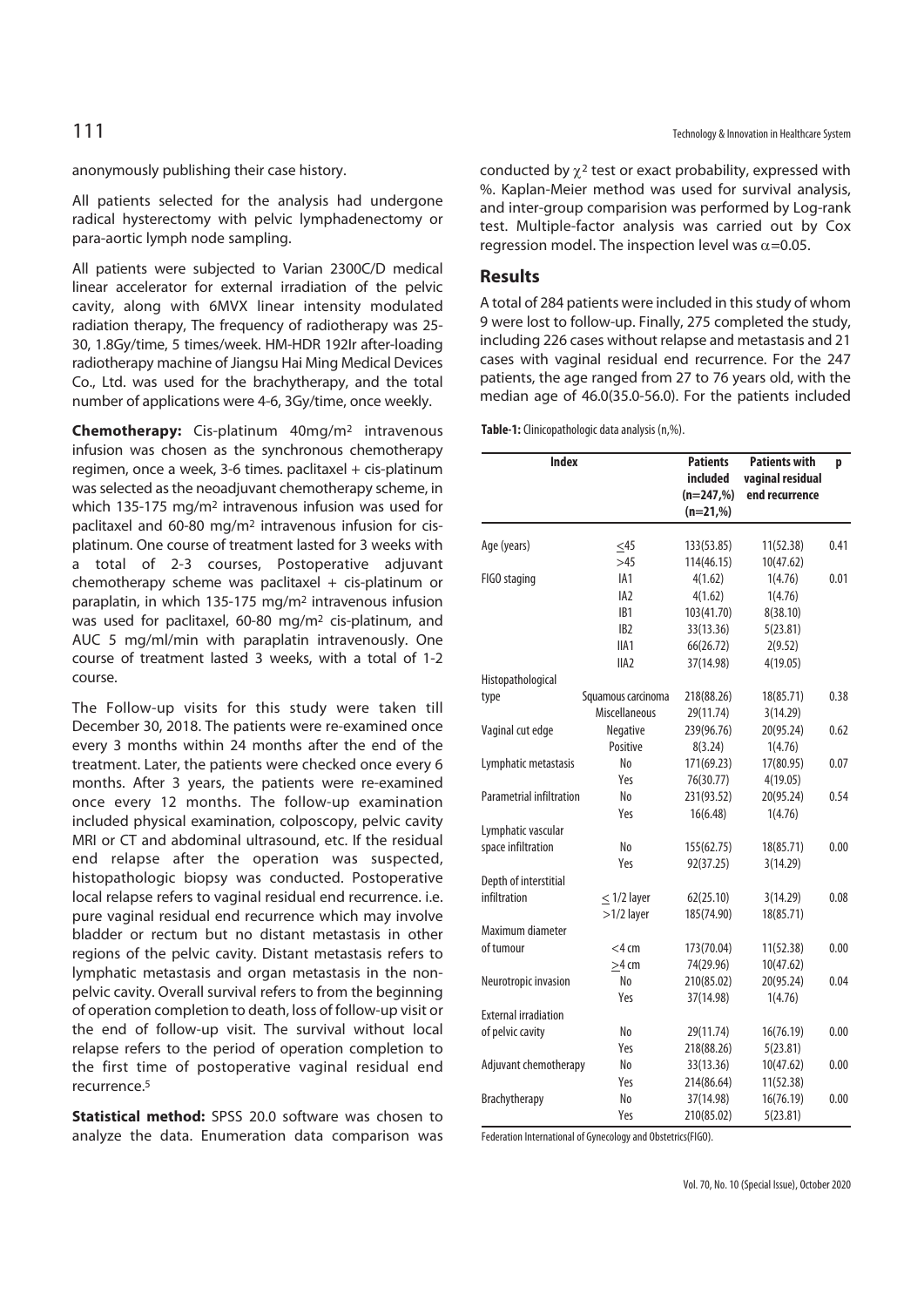| <b>Index</b>           |                      | Survival without local relapse (%) |                          | P    | <b>Overall survival (%)</b> |                          | P    |
|------------------------|----------------------|------------------------------------|--------------------------|------|-----------------------------|--------------------------|------|
|                        |                      | 5 years                            | 10 years                 |      | 5 years                     | 10 years                 |      |
| Age (years)            | $\leq45$             | 87.95                              | 55.27                    | 0.69 | 88.62                       | 87.41                    | 0.90 |
|                        | >45                  | 91.86                              | 77.42                    |      | 89.31                       | 72.08                    |      |
| FIGO staging           | IA <sub>1</sub>      | 83.37                              | 66.74                    | 0.02 | 100.00                      | 100.00                   | 0.06 |
|                        | IA <sub>2</sub>      | 70.00                              | 70.00                    |      | 88.24                       | 70.00                    |      |
|                        | IB <sub>1</sub>      | 94.06                              | 86.24                    |      | 92.83                       | 92.83                    |      |
|                        | IB <sub>2</sub>      | 80.23                              | $\overline{\phantom{a}}$ |      | 87.73                       | $\overline{\phantom{a}}$ |      |
|                        | IIA1                 | 95.77                              | 95.77                    |      | 90.25                       | 86.44                    |      |
|                        | IIA <sub>2</sub>     | 89.49                              | 68.34                    |      | 72.59                       | 58.90                    |      |
| Histopathological type | Squamous carcinoma   | 93.71                              | 84.26                    | 0.58 | 89.32                       | 80.75                    | 0.66 |
|                        | <b>Miscellaneous</b> | 86.93                              | 79.44                    |      | 85.09                       | 84.64                    |      |
| Vaginal cut edge       | Negative             | 92.04                              | 83.55                    | 0.84 | 89.24                       | 81.65                    | 0.76 |
|                        | Positive             | 94.62                              |                          |      | 91.74                       |                          |      |

Lymphatic metastasis No 91.23 81.06 0.18 91.47 80.58 0.04

Parametrial infiltration No 91.84 83.26 0.69 89.46 81.70 0.00

Lymphatic vascular space infiltration No 89.42 81.73 0.01 89.72 81.44 0.73

Depth of interstitial infiltration  $\leq 1/2$  layer 94.31 92.00 0.12 92.16 88.44 0.28

Maximum diameter of tumour < 4 cm 94.26 88.09 0.00 91.47 90.15 0.00

Neurotropic invasion No 91.45 84.00 0.38 90.26 82.55 0.69

External irradiation of pelvic cavity Mo 51.84 25.10 0.00 69.32 61.04 0.00

Adjuvant chemotherapy 15.80 No 74.25 62.00 0.00 81.94 75.80 0.04

Brachytherapy No 60.41 46.89 0.00 72.07 66.85 0.00

Yes 33.97 83.97 83.97 83.97 83.97 83.97 83.97 83.97 83.97 83.97 83.97 83.97 83.97 83.97 83.97 83.97 83.97 83.97

Yes 89.26 89.26 89.26 77.31 68.82

Yes 37.86 97.86 92.51 89.12 89.12

 $> 1/2$  layer 92.00 83.57 87.65 80.90

 $\geq$  4 cm 84.94 73.00 82.61 69.54

 $Yes$  86.22 - 75.00 -

Yes 97.62 94.68 93.11 86.79

Yes 35.84 89.51 90.67 90.67 979.63

Yes 98.24 92.00 94.61 82.35

and the patients with vaginal residual end recurrence, the comparison differences in FIGO staging, lymphatic vascular space infiltration, neurotropic invasion, maximum diameter of tumour, external irradiation of pelvic cavity, adjuvant chemotherapy and brachytherapy had statistical significance (p<0.05), as shown in Table-1.

Among the 247 patients, the median survival time without local relapse was 45.0(31.0-55.0) months. The vaginal residual end recurrence rates were 4.45% (11/247), 6.88% (17/247) and 8.50% (21/247) respectively after 2 years, 5 years and 2- years of postoperative follow-up visit. Twentytwo patients died, and 12 of them had vaginal residual end recurrence. One expired due to pulmonary infection one due to infectious shock, one due to thrombus and 7 patients died due to unclear reasons.

The Single-factor analysis for determining survival without local relapse and overall survival after the operation showed that, FIGO staging, lymphatic vascular space

infiltration, maximum diameter of tumour, external irradiation of pelvic cavity, adjuvant chemotherapy and brachytherapy were relayed to the survival of early cervical cancer patients without local relapse after the operation (p<0.05). Lymphatic metastasis, parametrial infiltration, maximum diameter of tumour, external irradiation of pelvic cavity, adjuvant chemotherapy and brachytherapy were relayed to the overall survival of early cervical cancer patients after the operation (p<0.05), as shown in Table-2.

The Multi-factor analysis on the influencing factors of survival without local relapse and overall survival after the operation with the results of Cox regression model showed that, external irradiation of the pelvic cavity and brachytherapy were independent influencing factors for patients' survival without local relapse after the operation (p<0.05), while maximum diameter of the tumour, lymphatic metastasis and external irradiation of pelvic cavity were independent influencing factors of patients' overall survival after the operation (p<0.05), as shown in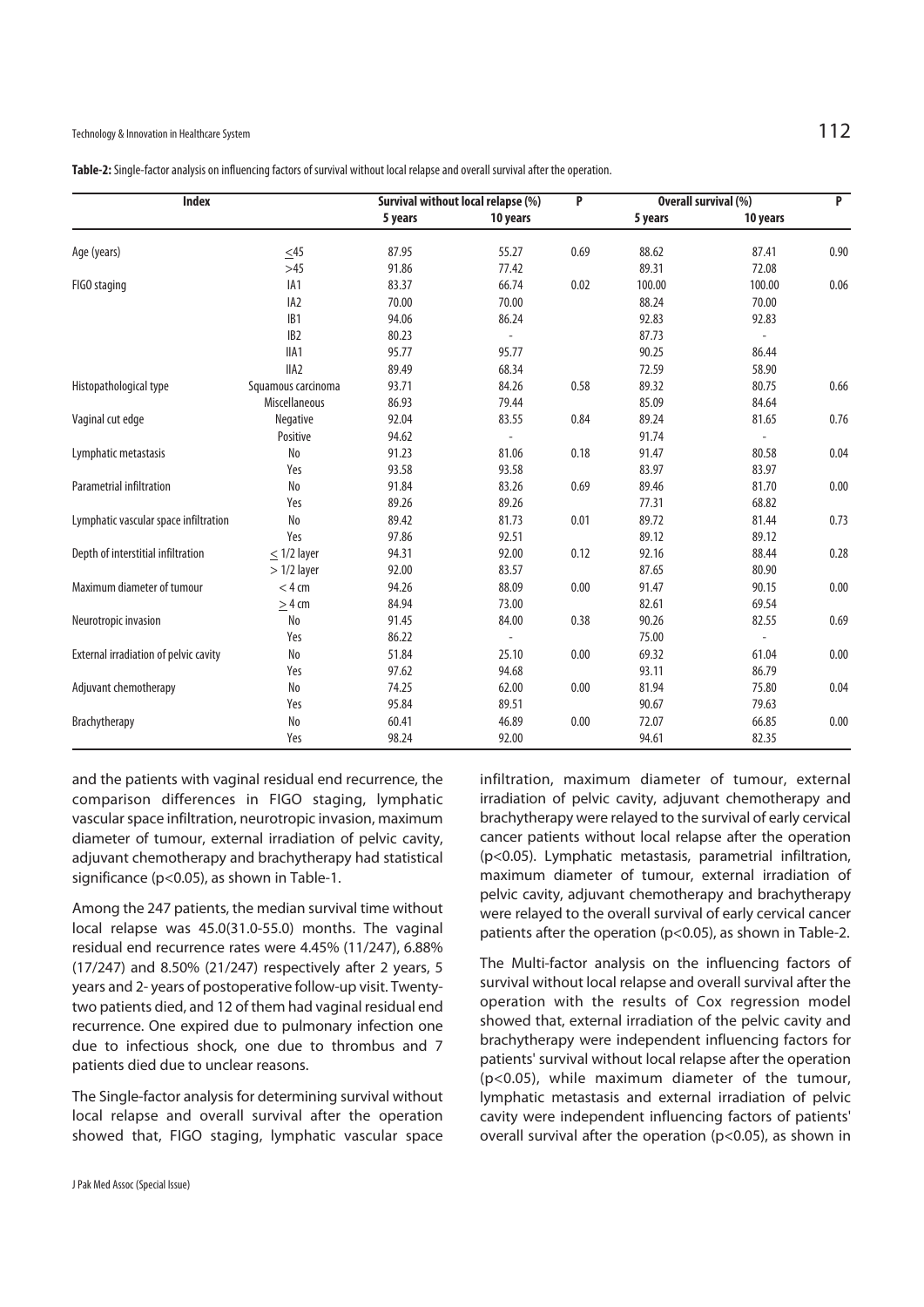| <b>Index</b>                          | ᆚ                    |      | Exp $(\beta)$ | 95%Cl         |      |  |
|---------------------------------------|----------------------|------|---------------|---------------|------|--|
| External irradiation of pelvic cavity | $\mathcal{L}$<br>2.5 | 0.44 | 0.83          | 4.21-23.55    | 0.00 |  |
| <b>Brachytherapy</b>                  | $-1.68$              | 0.46 | 0.19          | $0.07 - 0.49$ | 0.00 |  |

**Table-3:** Cox model analysis of independent influencing factors of survival without local relapse after the operation.

**Table-4:** Multiple-factor analysis of influencing factors of overall survivalafter the operation.

| <b>Index</b>                          | ЪĿ      |         | Exp $(\beta)$ | 95%CI         |      |  |
|---------------------------------------|---------|---------|---------------|---------------|------|--|
| Maximum diameter of tumour            | $-0.63$ | 0.38    | 0.60          | $0.34 - 0.96$ | 0.04 |  |
| Lymphatic metastasis                  | $-0.78$ | $-0.31$ | 0.47          | $0.30 - 0.90$ | 0.02 |  |
| External irradiation of pelvic cavity | .54     | 0.35    | 4.89          | 4.17-8.69     | 0.00 |  |

Table-3 and Table-4.

### **Discussion**

Postoperative recurrence of early cervical cancer is a clinical hot issue, with rare reports on the influencing factors of postoperative vaginal residual end recurrence.6 Studies have indicated that,<sup>7</sup> about 70%-75% of cervical cancer patients relapse within 2 years after the first therapy. The recurrence rate of invasive cervical cancer after the treatment is as high as 30%-35%, while 1/3 relapses are limited to the pelvic cavity. In this study, on 247 patients, the median survival time without local relapse was 45.0 months. The vaginal residual end recurrence rate was 4.45% after postoperative follow-up visit of 2 years (11/247), indicating that the patients with early cervical cancer undergoing radical surgery should be followed-up for 2 years at an interval of 3 months.

Preoperative FIGO staging is considered to be one of important reference index for cervical cancer patients to select the treatment method and evaluate the prognosis. Parametrial infiltration can be used to decide whether the patients should choose operation or chemoradiotherapy.8 Existing study shows that, $9$  the later the preoperative FIGO staging is done, the higher is the risk of postoperative pathological complications. The above indices can generate the obvious influence on the long-term prognosis of cervical cancer patients after the operation. In this study, the singlefactor analysis result showed that, FIGO staging was related to the survival of cervical cancer patients without local relapse after the operation (p<0.05), indicating that the earlier FIGO staging for the patients in Phase I-IIA2, the lower the recurrence risk of postoperative vaginal residual end tumour.

The report of some scholars indicates that,<sup>10</sup> the risk of vaginal residual end recurrence for the patients with positive postoperative vaginal incision is about 2-3 times higher than that of the patients with negative postoperative vaginal incisal edge. Meanwhile, positive incisal edge is independently correlated with vaginal

residual end recurrence after radical hysterectomy. But in this study, the multiple-factor analysis result did not verify this view. The author considered that the small sample size and neoadjuvant chemotherapy for some patients may be the important reasons for this phenomenon. In this study, 32 patients received neoadjuvant chemotherapy before the operation (12.96%), which can effectively control the tumour volume, promote tumour extinction, lower the risk of lymphatic metastasis and may cause some high-risk pathological factors present "false negative", thus affecting disease state and formulation of postoperative adjuvant therapy scheme.11,12 The multiple-factor analysis result verified that maximum diameter of tumour and lymphatic metastasis are independent influencing factors of postoperative overall survival of early cervical cancer patients (p<0.05). Thus, for the early cervical cancer patients who receive preoperative neoadjuvant chemotherapy, the condition of the patient is assessed to decide whether adjuvant chemo radiotherapy would further improve clinical prognosis.

Radiotherapy is one of important components of postoperative adjuvant therapy scheme for cervical cancer patients, while postoperative adjuvant radiotherapy has been proven to reduce 40%-50% of local relapse risk.13,14 In this study, the adjuvant chemo radiotherapy was given for the high-risk patients of lymphatic metastasis, positive vaginal incisal edge, and parametrial infiltration and medium-risk patients according to Sedlis standards,15 and postoperative local relapse risk was lower than that in the previous reports. In the opinion of the author, this may be because only external irradiation of pelvic cavity was conducted without after-loading therapy in the previous reports. In addition, as the time of follow-up visit extends, the radiotherapy gradually improves local control rate of cervical cancer patients after the operation, and this is finally reflected in the improvement of overall survival.16 The multi-factor analysis result showed that external irradiation of pelvic cavity was an independent influencing